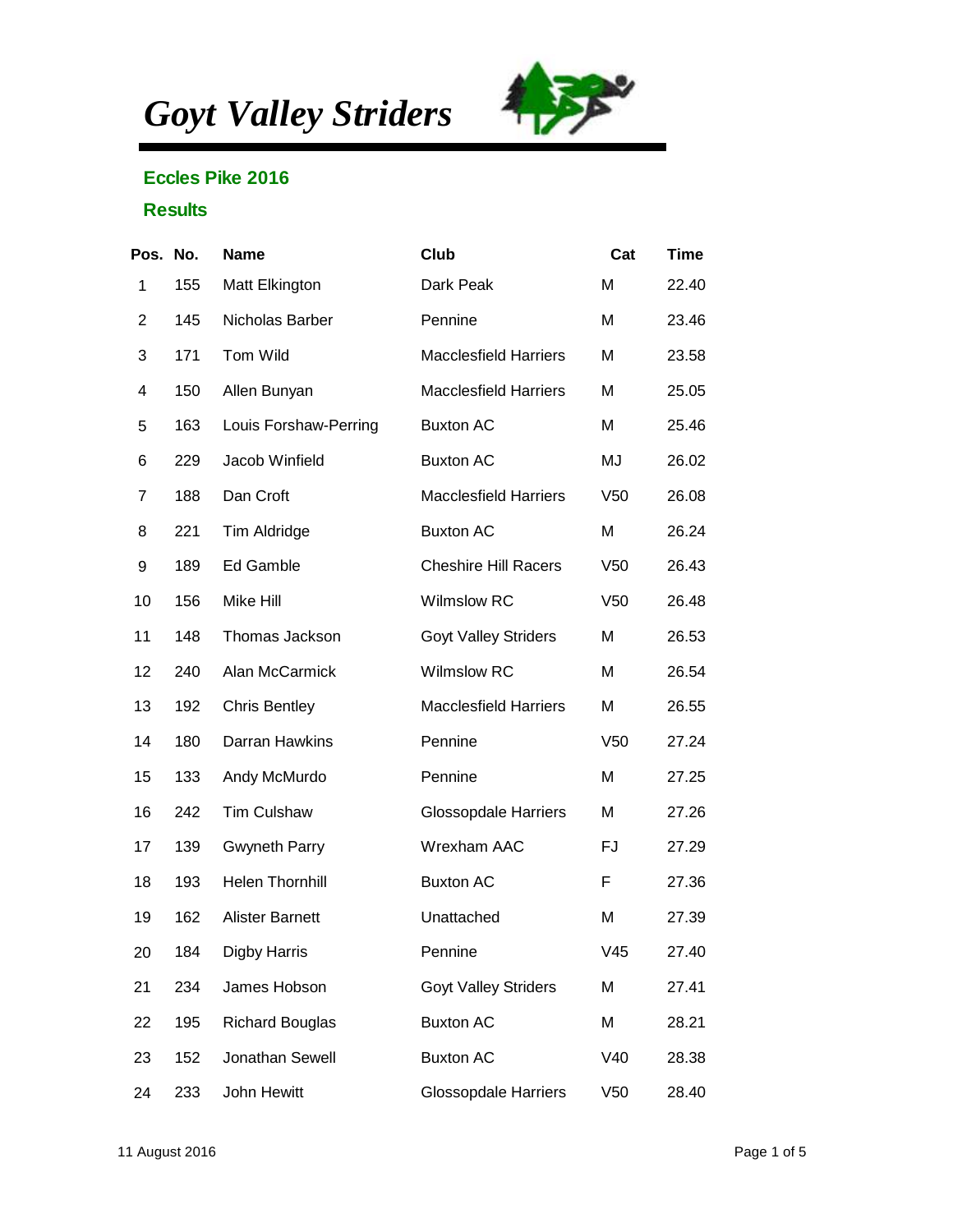| Pos. | No. | Name                          | Club                         | Cat             | Time  |
|------|-----|-------------------------------|------------------------------|-----------------|-------|
| 25   | 165 | <b>Paul Griffiths</b>         | Formula one Circuit crew M   |                 | 28.43 |
| 26   | 241 | Richard white                 | <b>Glossopdale Harriers</b>  | V40             | 28.45 |
| 27   | 205 | Donald O'Brien                | <b>Buxton AC</b>             | V60             | 28.55 |
| 28   | 218 | James Stubbs                  | Pennine                      | M               | 29.03 |
| 29   | 243 | Jim Freeth                    | Pennine                      | V45             | 29.08 |
| 30   | 206 | <b>Richard Bolton</b>         | Pennine                      | V40             | 29.14 |
| 31   | 217 | <b>Neil Gerrity</b>           | Newcastle                    | M               | 29.16 |
| 32   | 157 | Nick Jones                    | <b>Buxton AC</b>             | V40             | 29.17 |
| 33   | 170 | Brian Macfadyen               | <b>Macclesfield Harriers</b> | V60             | 29.22 |
| 34   | 232 | David Newton                  | <b>Buxton AC</b>             | M               | 29.27 |
| 35   | 172 | Mathew Rothwell               | Unattached                   | M               | 29.33 |
| 36   | 236 | Mike Munnelly                 | Pennine                      | M               | 29.34 |
| 37   | 230 | <b>Richard Kendall</b>        | Unattached                   | M               | 29.39 |
| 38   | 142 | Jason Stott                   | Pennine                      | V45             | 29.40 |
| 39   | 181 | <b>Steve Swallow</b>          | <b>Macclesfield Harriers</b> | V45             | 29.46 |
| 40   | 154 | Katie Wright                  | Ambleside                    | F               | 30.16 |
| 41   | 134 | <b>Robert Hall</b>            | Scarab Tri                   | V40             | 30.24 |
| 42   | 173 | Roland Meylan                 | <b>Buxton AC</b>             | V45             | 30.27 |
| 43   | 159 | Peter Bailey                  | <b>Buxton AC</b>             | V <sub>50</sub> | 30.31 |
| 44   | 213 | Mark Halsey                   | <b>Buxton AC</b>             | V40             | 30.33 |
| 45   | 212 | Ashley Wilde                  | Unattached                   | M               | 30.34 |
| 46   | 141 | John Mooney                   | <b>Macclesfield Harriers</b> | V <sub>55</sub> | 30.41 |
| 47   | 214 | Alannah Birtwistle            | <b>Macclesfield Harriers</b> | F               | 30.48 |
| 48   | 136 | Alan Bocking                  | <b>Cheshire Hill Racers</b>  | V60             | 30.55 |
| 49   | 153 | Simon Brister                 | Matlock AC                   | V65             | 31.02 |
| 50   | 161 | Robert McNeil                 | Unattached                   | Μ               | 31.09 |
| 51   | 226 | <b>Frank Fielding</b>         | Pennine                      | V60             | 31.21 |
| 52   | 186 | <b>Graham Alexander Brown</b> | <b>Macclesfield Harriers</b> | V45             | 31.16 |
| 53   | 194 | lan Ashenden                  | Pennine                      | V40             | 31.18 |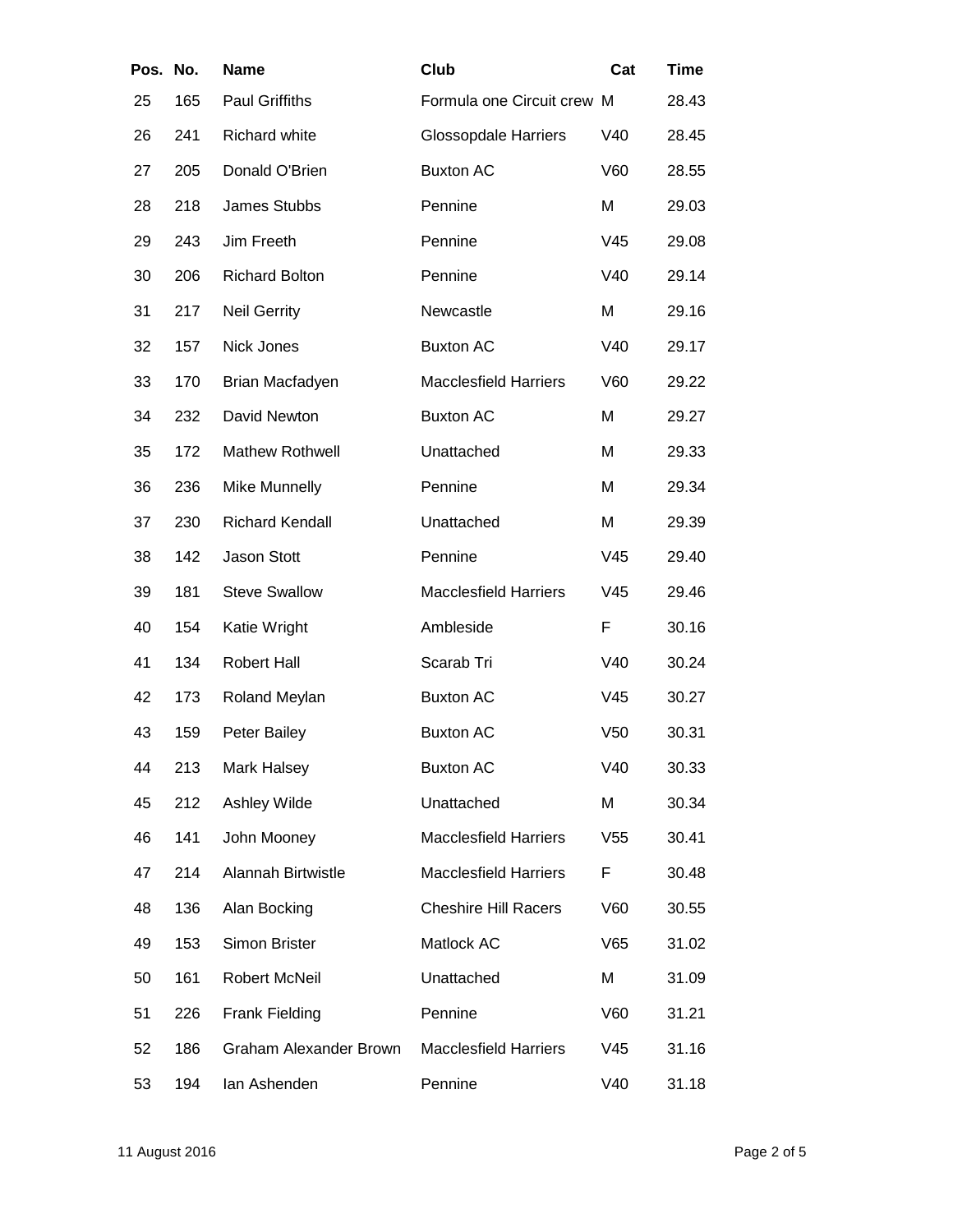| Pos. | No. | Name                    | Club                         | Cat             | Time  |
|------|-----|-------------------------|------------------------------|-----------------|-------|
| 54   | 140 | <b>Barry Blyth</b>      | <b>Macclesfield Harriers</b> | V65             | 31.21 |
| 55   | 129 | <b>Brian Miller</b>     | Harrogate Runners            | V60             | 31.24 |
| 56   | 227 | David Vann              | Unattached                   | V <sub>50</sub> | 31.26 |
| 57   | 176 | <b>Philip Barnes</b>    | Pennine                      | V <sub>55</sub> | 31.29 |
| 58   | 168 | Paul Wardman            | <b>Buxton AC</b>             | M               | 31.31 |
| 59   | 178 | <b>Tamsin Moran</b>     | <b>Sheffield University</b>  | F               | 31.47 |
| 60   | 219 | Rachael Lawrance        | <b>Macclesfield Harriers</b> | F               | 32.11 |
| 61   | 231 | Philip Hutchinson       | Unattached                   | Μ               | 32.33 |
| 62   | 151 | Julie Gardner           | <b>Macclesfield Harriers</b> | <b>FV55</b>     | 32.37 |
| 63   | 209 | Mark Day                | Marple Runners               | V40             | 32.53 |
| 64   | 237 | Sebastian Smith         | Unattached                   | M               | 33.01 |
| 65   | 215 | Jemma Cliff             | Pennine                      | <b>FJ</b>       | 33.13 |
| 66   | 143 | <b>Richard Scottney</b> | Pennine                      | V65             | 33.15 |
| 67   | 128 | Nathan Drinkwater       | <b>Chorlton Runners</b>      | M               | 33.17 |
| 68   | 183 | Andy Skelhorn           | <b>Macclesfield Harriers</b> | V <sub>50</sub> | 33.19 |
| 69   | 179 | Dan Evans-Bolger        | Unattached                   | M               | 33.27 |
| 70   | 144 | Ron Rees                | Pennine                      | V60             | 33.32 |
| 71   | 130 | <b>Richard Goff</b>     | <b>Buxton AC</b>             | M               | 33.35 |
| 72   | 201 | John Levesconte         | Pennine                      | Μ               | 33.36 |
| 73   | 197 | Connor Lomax            | Unattached                   | V40             | 33.46 |
| 74   | 198 | Stephen Gray            | Unattached                   | V50             | 33.53 |
| 75   | 216 | Mark Cliff              | Pennine                      | V40             | 34.02 |
| 76   | 228 | Katie Vann              | Unattached                   | FJ              | 34.04 |
| 77   | 132 | Simon Rollitt           | <b>Mercia Fell Runners</b>   | V <sub>50</sub> | 34.09 |
| 78   | 223 | Julie Rundall           | <b>Goyt Valley Striders</b>  | <b>FV40</b>     | 34.13 |
| 79   | 210 | Catherine Voyce         | <b>Macclesfield Harriers</b> | <b>FV40</b>     | 34.24 |
| 80   | 202 | lan Mellor              | Unattached                   | V40             | 34.37 |
| 81   | 190 | Paul Hills              | Pennine                      | V <sub>55</sub> | 34.45 |
| 82   | 174 | Carolyn Whittle         | <b>Goyt Valley Striders</b>  | <b>FV40</b>     | 34.48 |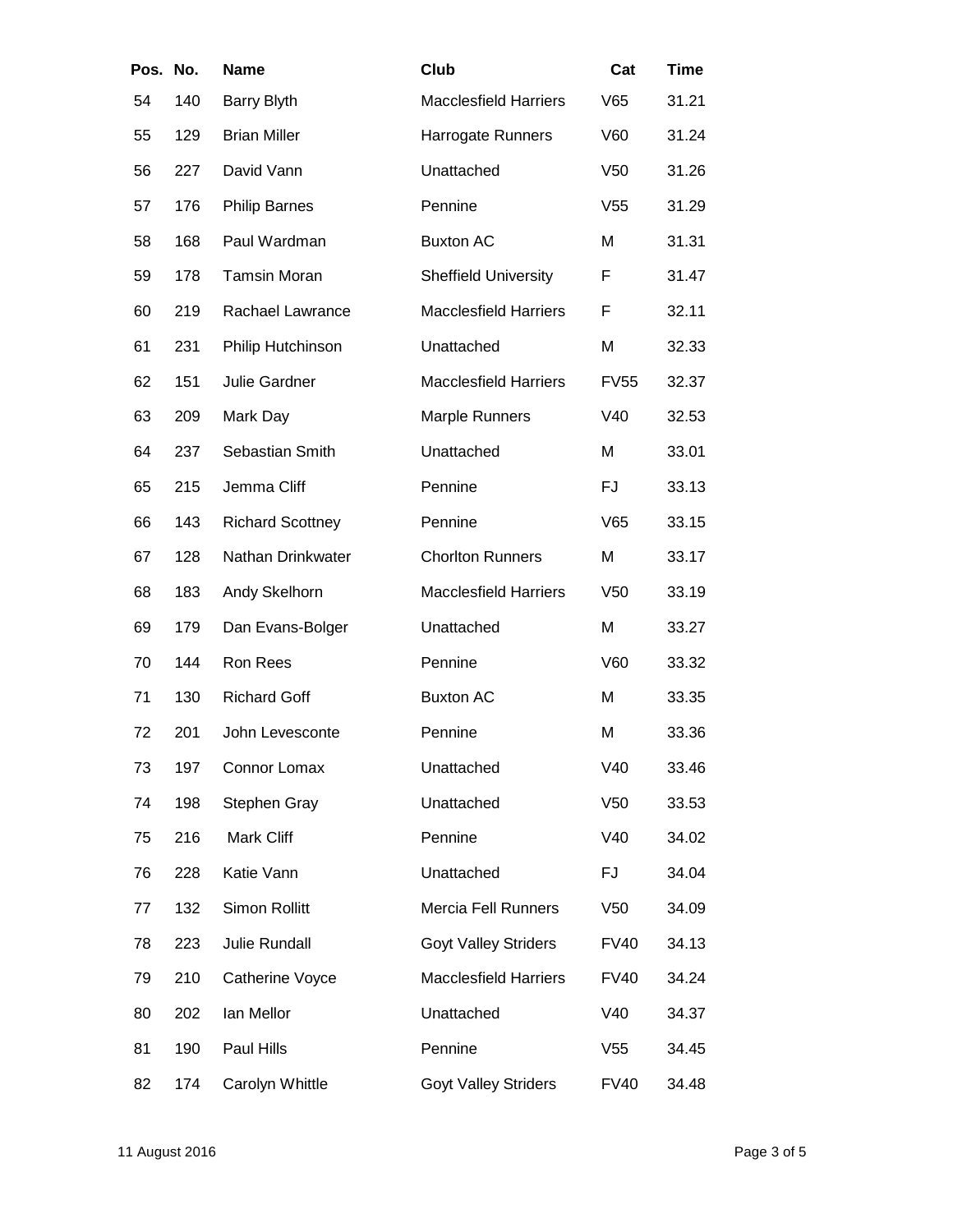| Pos. No. |     | Name                   | Club                         | Cat             | Time  |
|----------|-----|------------------------|------------------------------|-----------------|-------|
| 83       | 138 | Christopher O'Donnell  | Unattached                   | V45             | 34.51 |
| 84       | 147 | <b>Tim Ruck</b>        | Pennine                      | M               | 35.12 |
| 85       | 146 | <b>Graham Stanton</b>  | Unattached                   | V60             | 35.57 |
| 86       | 175 | Francis Wooff          | <b>Chorlton Runners</b>      | V <sub>50</sub> | 36.12 |
| 87       | 224 | Tony Greenhalgh        | Unattached                   | V <sub>55</sub> | 36.18 |
| 88       | 238 | James Beard            | Unattached                   | M               | 36.22 |
| 89       | 199 | Amanda Skeldon         | <b>Goyt Valley Striders</b>  | <b>FV40</b>     | 36.27 |
| 90       | 200 | <b>Becky Burton</b>    | Pennine                      | <b>FV40</b>     | 36.29 |
| 91       | 137 | Rachel Watson          | <b>Bell Vue Racers</b>       | <b>FV40</b>     | 36.38 |
| 92       | 203 | John Williams          | Pennine                      | V60             | 36.44 |
| 93       | 160 | <b>Steve Lomas</b>     | <b>Macclesfield Harriers</b> | V45             | 37.19 |
| 94       | 191 | Dan Baker              | Unattached                   | V40             | 37.42 |
| 95       | 131 | Damian Duffy           | Unattached                   | M               | 37.47 |
| 96       | 187 | Brian Jackson          | <b>Macclesfield Harriers</b> | V65             | 37.57 |
| 97       | 182 | Janet Taylor           | <b>Buxton AC</b>             | <b>FV50</b>     | 38.05 |
| 98       | 211 | Nick Gilfillan         | Unattached                   | V <sub>55</sub> | 38.30 |
| 99       | 207 | Phil Duffy             | Derbyshire Dynamos           | V40             | 38.37 |
| 100      | 158 | <b>Richard Mellor</b>  | Unattached                   | V <sub>50</sub> | 38.44 |
| 101      | 222 | Linda Hayles           | <b>Calder Valley</b>         | <b>FV60</b>     | 39.09 |
| 102      | 177 | Andy Howie             | Pennine                      | V60             | 39.14 |
| 103      | 149 | <b>Christine Hill</b>  | <b>Goyt Valley Striders</b>  | <b>FV45</b>     | 39.19 |
| 104      | 235 | George Webb            | <b>Buxton AC</b>             | V <sub>55</sub> | 39.49 |
| 105      | 164 | David Forshaw          | <b>Buxton AC</b>             | V45             | 42.17 |
| 106      | 220 | Dan Maycock            | Unattached                   | V45             | 43.29 |
| 107      | 135 | <b>Trevor Faulkner</b> | Wilmslow RC                  | V70             | 44.07 |
| 108      | 196 | Louise Hallows         | <b>Buxton AC</b>             | F               | 44.18 |
| 109      | 208 | Jacqueline Grant       | Unattached                   | <b>FV40</b>     | 44.48 |
| 110      | 204 | Dorcas Taylor          | <b>Buxton AC</b>             | <b>FV55</b>     | 45.04 |
| 111      | 225 | Julie Ryan             | Unattached                   | <b>FV50</b>     | 47.53 |